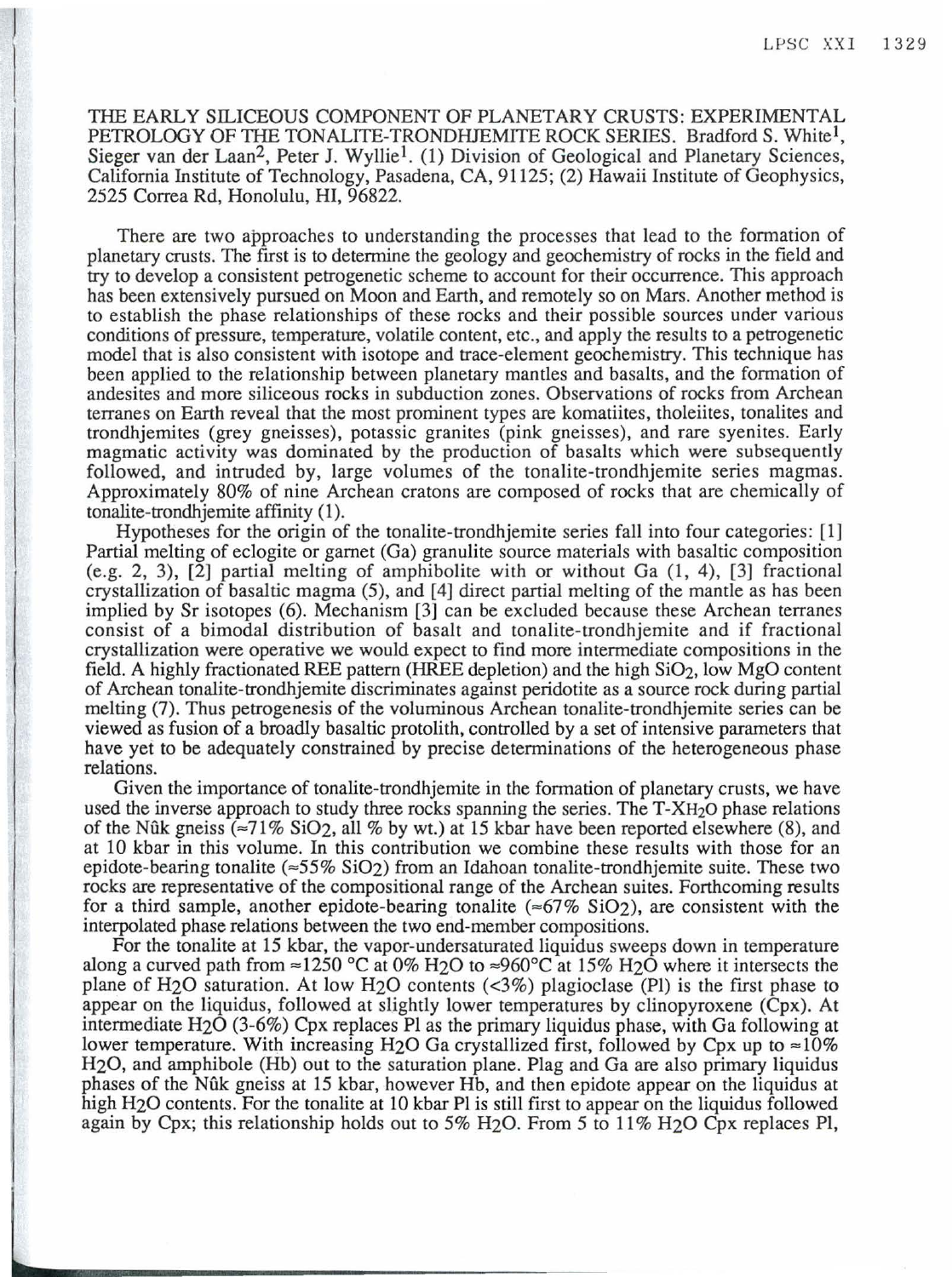#### EARLY CRUSTAL GENESIS: White, B.S. *et.al.*

followed very closely by Hb and Ga. The Ga stability field is greatly reduced at 10 kbar and closes off above  $10\%$  H<sub>2</sub>O and Hb replaces Cpx as the first phase to appear. For H<sub>2</sub>O >  $10\%$ , Hb is the sole mineral to crystallize between 950 and 780°C where Pl first becomes stable. These phase relations for tonalite at 10 kbar parallel those for the Nfik gneiss where Pl, Cpx, and Hb appear respectively with increasing H20 content. However Ga is not present at all in the Nfik gneiss at 10 kbar, and quartz and biotite appear between the Iiquidus and the solidus at 10 and 15 kbar but are not observed for the tonalite. Based on their work at 15 kbar, Johnston and Wyllie (8) inferred that a triple-saturation point between Ga, Pl, and Hb existed between 10 and 15 kbar, defining the low-pressure stability of Ga on the vapor undersaturated Iiquidus. The new results show that two triple points, one between Ga, Pl, and Hb, and another between Ga, Hb, and Cpx set the depth limit corresponding to  $\approx$ 14 kbar for Ga on the liquidus of trondhjemite. For tonalite a triple saturation point for Ga, Hb, and Cpx also lies at  $\approx$  14 kbar.

A T-XSi02 section taken through the system at 15 kbar and 5% H20 reveals the near liquidus phases for the full compositional range at this depth and volatile content. Beginning at the low  $SiO<sub>2</sub>$  end, the first liquidus phase to appear changes from Cpx, to Ga, to Pl, and finally to Quartz With increasing  $Si\ddot{O}_2$ . Hb is within 100 °C of the liquidus for all compositions except the least silicic. At 10 kbar the first phase to appear is Pl on the silica-poor side, replaced by Cpx for the compositional range  $56\% < \text{SiO}_2 < 73\%$ . Hb is within 100 °C of the liquidus over the full composition range. The mineral assemblages described above specify the residue left behind by these magmas as they separate from their source after partial melting, and provide a basis for the development of internally consistent petrogenetic models.

These results are in accord with petrogenetic hypotheses summarized earlier by previous workers (8). Because of their highly fractionated REE patterns, Archean tonalite-trondhjemite must have had garnet or amphibole in their source residue (9). For the generation of trondhjemitic melts at 15 kbar abundant H20 must be available (>5%) to produce the necessary Iiquidus phases, which suggests melting of a hydrous Ga granulite or lower crustal amphibolite. In the absence of H20, higher pressures are required because of the positive slope on Ga-Pl stability boundary. This same scenario is also plausible for the less silicic tonalites. Ga or Hb only appear near the liquidus at  $H_2O \geq 5\%$ , and the Ga-Cpx boundary on the vaporundersaturated liquidus also goes to lower H20 with increasing pressure, implying that anhydrous eclogite may provide a suitable source rock under dry conditions. At 10 kbar both magmas have near-liquidus Hb at  $H_2O \geq 5\%$ , pointing to a wet amphibolitic source. For high and low pressures, H20 need not be unusually abundant if the partial melt fraction is not a large percentage of the whole. Thus generation of the tonalite-trondhjemite series of early crustal genesis appears to represent various degrees of partial melting of a basaltic protocrust in the form of a hydrous amphibolite to garnet granulite up to  $\approx 15$  kbar, or anhydrous melting of eclogite at higher pressures. Jahn *et.al.* (7) point out that remelting of the original tonalitetrondhjemite sequence can lead to a second stage of tonalite-trondhjemite magmas with the same highly fractionated REE pattern.

References: (1) Kawakami and Mizutani, 1984, J. *Earth Sci. Nagoya Univ.,* 32, 49; (2) Arth and Hanson, 1972, *Contrib. Mineral. Petrol.,* 37, 161; (3) Jahn *et.al.,* 1981, *Geochim. Cosmochim. Acta,* 45, 1633; (4) Hunter *et.al.,* 1978, *Precam. Res.,* 7, 105; (5) Arth *et.al. ,* 1978, J. *Petrol.,* 19, 289; (6) Moorbath, 1977, *Chem. Geo!.,* 20, 151; (7) Jahn *et.al.,* 1984, *Contrib. Mineral. Petrol.,* 86, 398; (8) Johnston and Wyllie, 1988, *Contrib. Mineral. Petrol.,*  100, 35; (9) Arth and Barker, 1976, *Geology,* 4, 534;